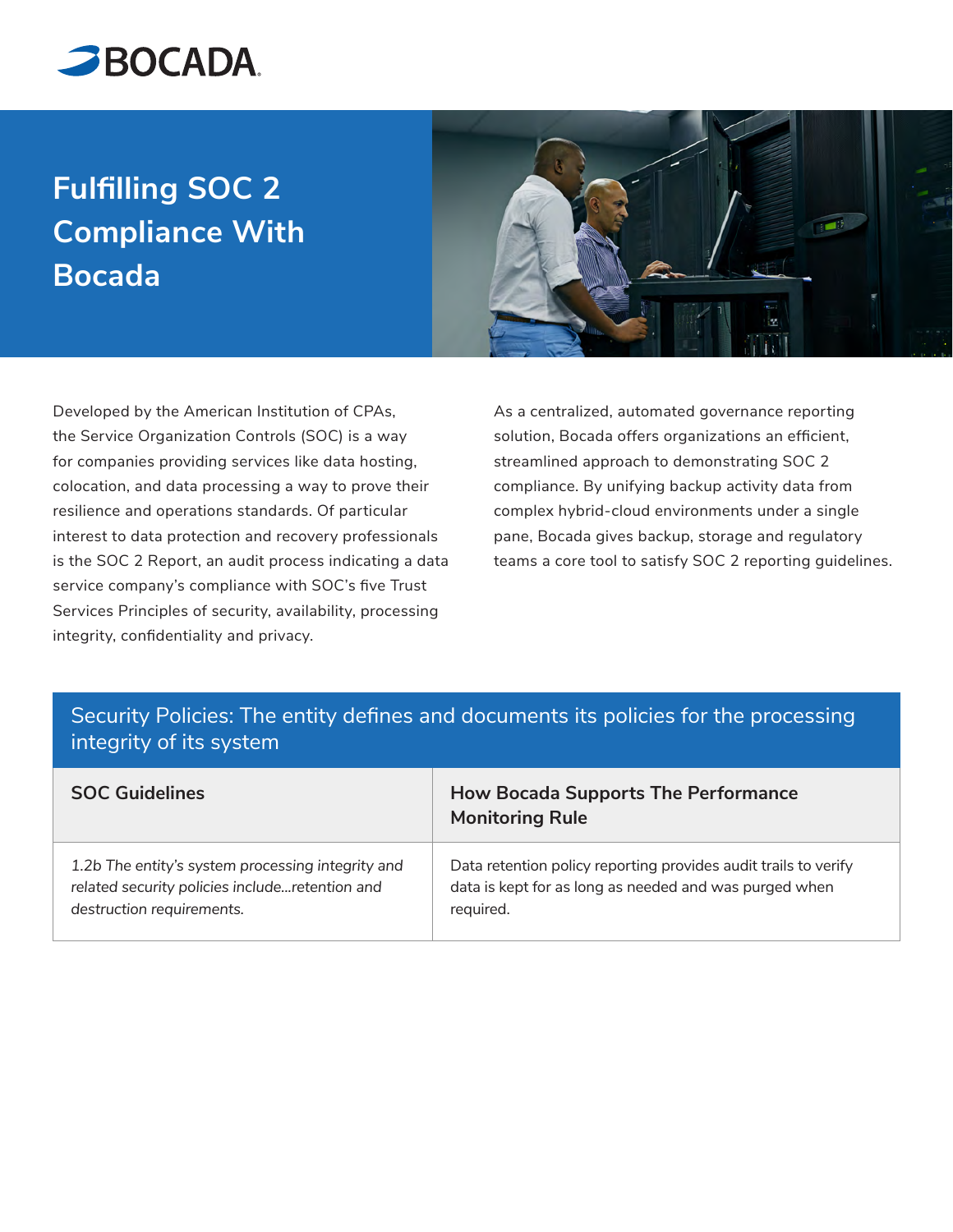

## Procedures: The entity placed in operation procedures to achieve its documented system availability objectives in accordance with its defined policies

| <b>SOC Guidelines</b>                                                                                                                                                                                         | <b>How Bocada Supports The Performance</b><br><b>Monitoring Rule</b>                                                                                                                                              |
|---------------------------------------------------------------------------------------------------------------------------------------------------------------------------------------------------------------|-------------------------------------------------------------------------------------------------------------------------------------------------------------------------------------------------------------------|
| 3.1 Procedures exist to (1) identify potential<br>threats of disruptions to systems operation that<br>would impair system availability commitments and<br>(2) assess the risks associated with the identified | Built-in SLA compliance reporting simplifies demonstrating<br>adherence to backup success rates, retention policy<br>enforcement and other necessary backup activities.                                           |
| threats.                                                                                                                                                                                                      | Automated backup performance reporting identifies failed<br>backups, enabling tailored troubleshooting so data is always                                                                                          |
| 3.2 Measures to prevent or mitigate threats<br>have been implemented consistent with the risk                                                                                                                 | protected and restorable.                                                                                                                                                                                         |
| assessment when commercially practicable                                                                                                                                                                      | In-progress backup job reporting across hybrid-cloud<br>environments allows processors to proactively address issues                                                                                              |
| 3.3. Procedures exist to provide for backup,<br>offsite storage, restoration, and disaster recovery                                                                                                           | that could harm data restoration.                                                                                                                                                                                 |
| consistent with the entity's defined system<br>availability and related security policies.                                                                                                                    | VM Analysis Reports allow enterprises to identify machines<br>that are not being protected by their backup software so that<br>non-backup issues can be corrected.                                                |
| 3.4 Procedures exist to provide for the integrity of                                                                                                                                                          |                                                                                                                                                                                                                   |
| backup data and systems maintained to support<br>the entity's defined system availability and related<br>security policies.                                                                                   | Automated compliance report creation, scheduling and<br>distribution offers a recurring governance process for reviewing<br>backup fidelity and sharing compliance status with internal and<br>external auditors. |
| 3.10 Procedures exist to identify, report, and                                                                                                                                                                |                                                                                                                                                                                                                   |
| act upon system availability issues and related<br>security breaches and other incidents.                                                                                                                     | Ticketing systems integration allows for automated creation of<br>service tickets and faster notification and resolution.                                                                                         |
| 3.12 Procedures exist to provide that issues of<br>noncompliance with system availability and related<br>security policies are promptly addressed and that                                                    | Built-in critical failure alerting enables processors to address<br>data backup failures quickly so that valuable data is protected.                                                                              |
| corrective measures are taken on a timely basis.                                                                                                                                                              | Annotations make it easy to permanently document variances<br>and audit steps taken to fix backup failures to protect data<br>security.                                                                           |